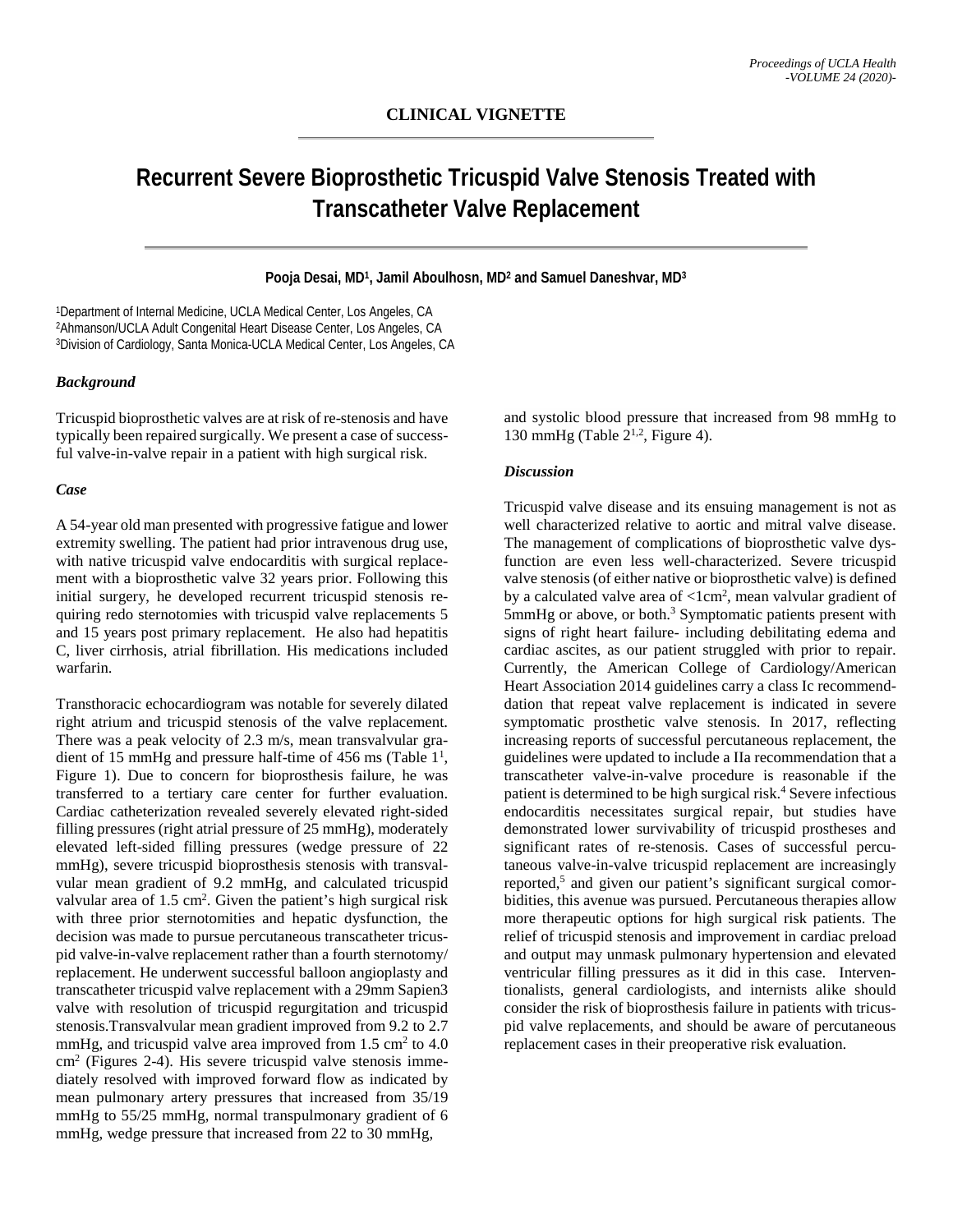**Table 1:** Echocardiographic Parameters Consistent with Tricuspid Valve Stenosis as per ASE Guidelines<sup>1</sup> with Findings found in reported patient

| Parameter          | Consider Valve<br><b>Stenosis</b> | <b>Case Patient</b> |
|--------------------|-----------------------------------|---------------------|
| Peak Velocity      | $>1.7$ m/s                        | $2.4 \text{ m/s}$   |
| Mean gradient      | $\geq 6$ mmHg                     | $15 \text{ mmHg}$   |
| Pressure half-time | $>230$ ms                         | 456 ms              |

**Table 2**: Catheter based data Pre- and Post- Valve-in-Valve Repair of the Bioprosthetic Tricuspid Valve

| Metric          | Pre-        | Post-       | Reference             |
|-----------------|-------------|-------------|-----------------------|
|                 | Replacement | Replacement | Values <sup>1,2</sup> |
| Transvalvular   | 9.2         | 2.7         | < 6.0                 |
| Mean Gradient   |             |             |                       |
| (mmHg)          |             |             |                       |
| Tricuspid       | 1.50        | 3.97        | 4.00                  |
| Valvular Area   |             |             |                       |
| $\text{cm}^2$ ) |             |             |                       |
| Mean            | 25          | 36          | $13 - 17$             |
| pulmonary       |             |             |                       |
| artery pressure |             |             |                       |
| (mmHg)          |             |             |                       |
| Right           | 22          | 33          | $6-12$                |
| pulmonary       |             |             |                       |
| artery wedge    |             |             |                       |
| pressure        |             |             |                       |
| (mmHg)          |             |             |                       |



**Figure 1:** Continuous Wave Doppler of the bioprosthetic tricuspid valve. Note the prolonged diastolic filling time with flattened velocity profile, consistent with valvular stenosis. The mean diastolic gradient is 15 mmHg and pressure-half time is 456 ms.



**Figure 2**: Diagram detailing right atrial, tricuspid, right ventricular, and pulmonary artery pressures and tricuspid valve area post-valve-in-valve tricuspid valve repair.



**Figure 3**: Catherization demonstrating percutaneous deployment of Edwards Sapien3 tricuspid valve in prior Edwards Magna pericardial valve (placed 2010)